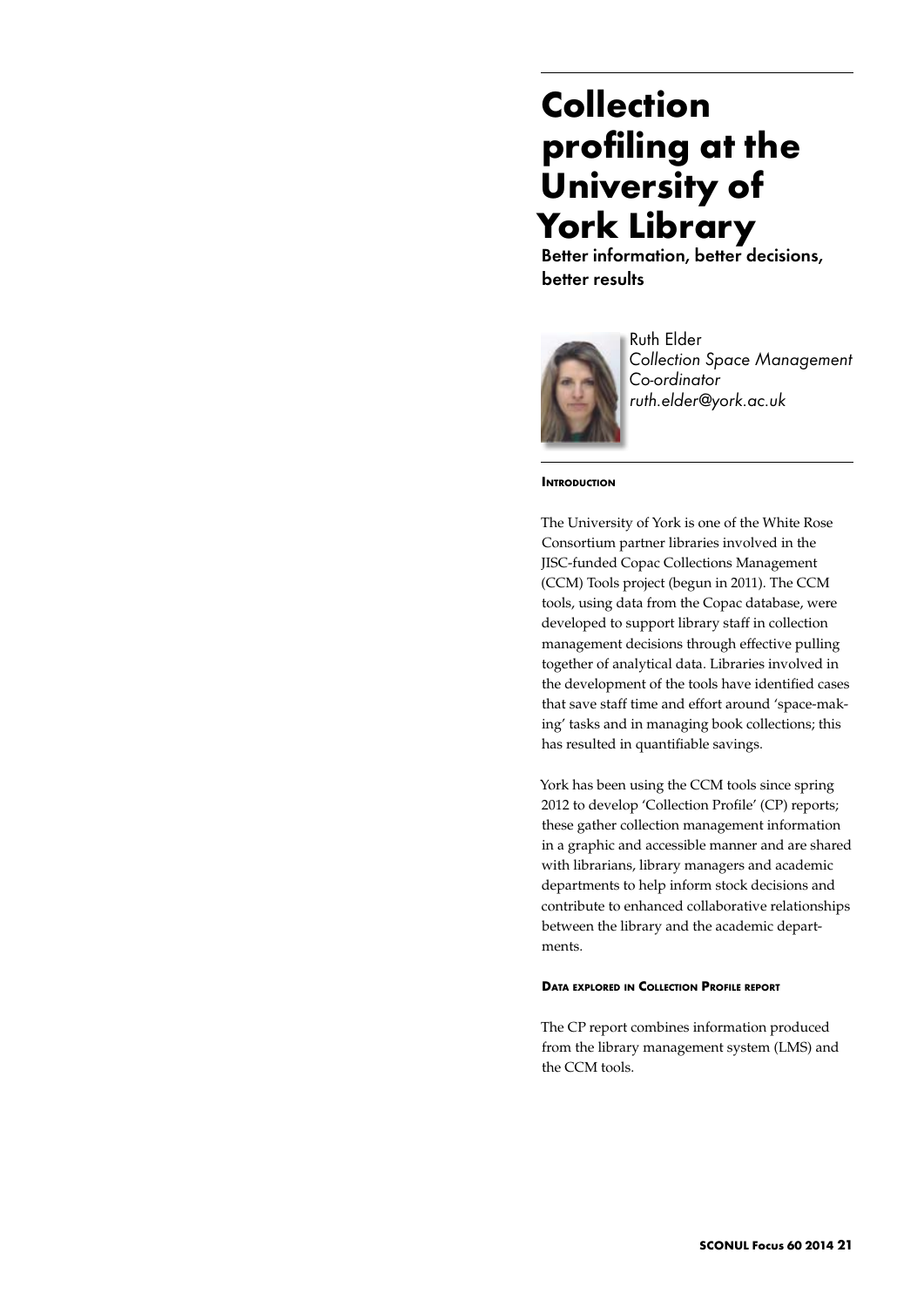| AREA                        | <b>ANALYTICS / MEASURE</b>                                                                                       | <b>NOTES</b>                                 |
|-----------------------------|------------------------------------------------------------------------------------------------------------------|----------------------------------------------|
| <b>Collection awareness</b> | Growth per annum                                                                                                 | Last 10 years                                |
|                             | Age profile of collection                                                                                        | By publication date                          |
|                             | Most / least loaned stock by department /<br>budget                                                              | Limited by date                              |
| Stock relevance             | Stock use in first year following year of<br>purchase                                                            | Comparison of all subject areas              |
|                             | Snapshot of loans made on specified day of<br>month                                                              | Collect year-on-year figures                 |
|                             | Stock used in library but not loaned                                                                             | Input of usage statistics from<br><b>LMS</b> |
|                             | NSS score compared against % of stock<br>loaned / renewed in first year following<br>purchase                    |                                              |
| Collection manage-<br>ment  | Stock for potential withdrawal (not used<br>within the last 10 years; not purchased within<br>the last 10 years) |                                              |

*Fig. 1 Example of selected LMS information included in the report*



*Fig. 2 Example of data from LMS displayed in CP* 

| AREA                     | <b>ANALYTICS / MEASURE</b>                                                                    | <b>NOTES</b>                                                        |
|--------------------------|-----------------------------------------------------------------------------------------------|---------------------------------------------------------------------|
| <b>Stock Comparisons</b> | Stock selected for potential withdrawal that is<br>available in eight or more Copac libraries | Information to input to<br>consultation process with<br>departments |
|                          | Stock selected for potential withdrawal that is<br>unique to York                             | Retain in collection                                                |
|                          | Collections strengths                                                                         |                                                                     |
|                          | Collection gap analysis                                                                       |                                                                     |
|                          | List of potential items for purchase                                                          |                                                                     |

# *Fig. 3 Example of CCM information included in report*

The CCM tools can be used to measure collection strengths in particular areas as part of a regional or national picture, providing a benchmarking tool. By enabling comparison of holdings against other libraries, York is able to make informed decisions regarding stock management. The

library can identify items that are rare or unique to York, and ensure their retention as a 'last copy', and hence contribute to the safeguarding of a national research collection. Evidence provided by the tools about unique titles can be incorporated in stock-editing policies and help develop corre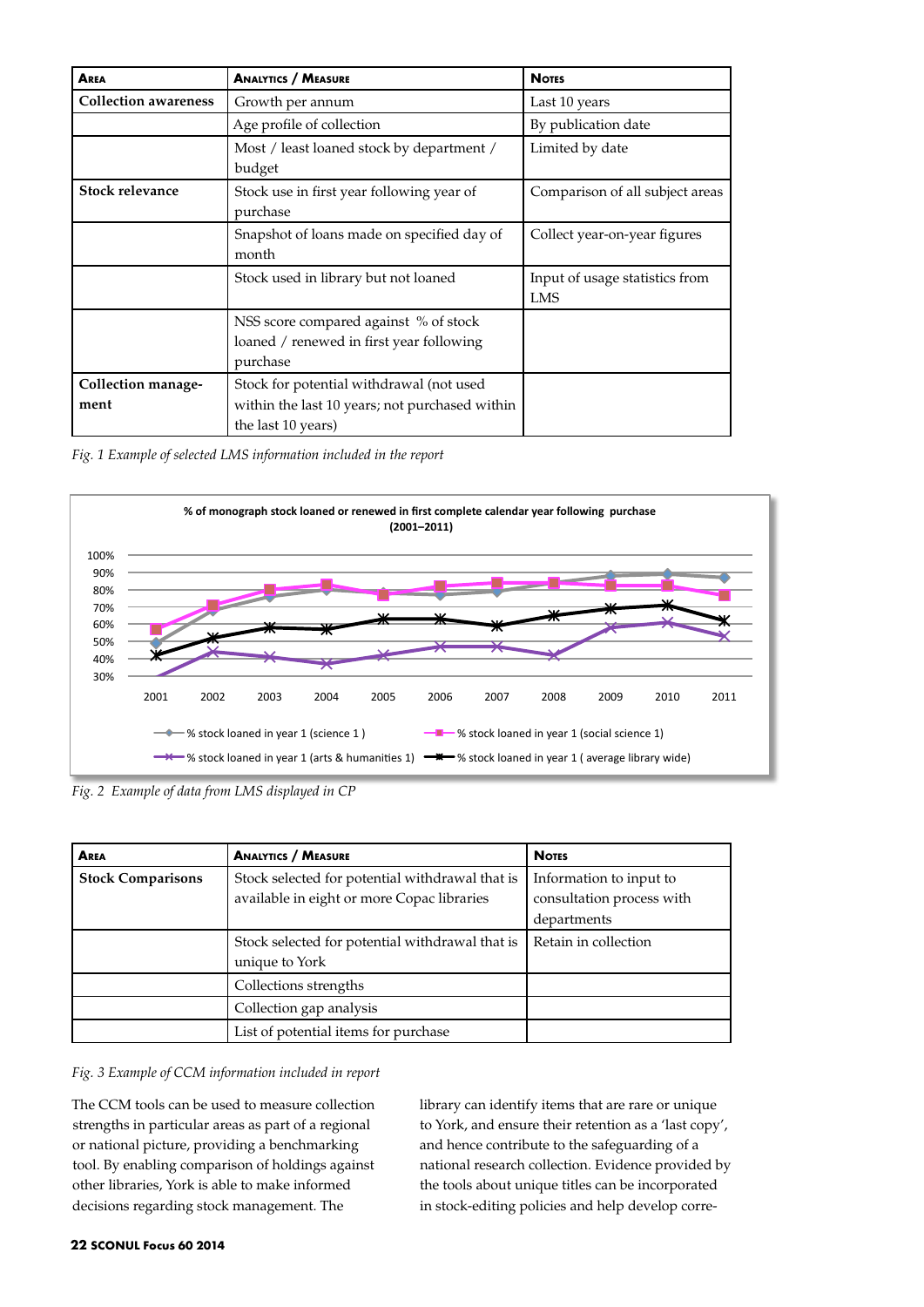sponding retention and preservation policies, thus allowing greater confidence in stock retention decisions.

At York the CCM tools are also being used to identify gaps in current stock holdings. The 'gaps' are then addressed by using the CCM tools to identify titles for potential purchase. (Further details are available on CCM website) http://copac.ac.uk/ innovations/collections-management/



*Fig. 4 Stock comparison: collection strengths / gaps produced with CCM tool*

Additional relevant information is included in the CP to give a more complete and contextual analysis of the collection.

Example of additional information included in report

| Analytics / Measure                        | <b>Notes</b>                                 |  |
|--------------------------------------------|----------------------------------------------|--|
| <b>Inter Lending Requests</b>              | Annual statistics                            |  |
| Major gift collections                     | Including background, subject areas and size |  |
| Digitisation requests                      | Year on year growth                          |  |
| Print book stock also accessible as e-book |                                              |  |

*Fig. 5 Example of additional information included in report*

## **Discussion of feedback**

The library has now completed five CPs, plus additional gap analysis work for two departments interested in identifying potential titles to support new areas of teaching. The feedback to the gap analysis work and the CPs has been very positive from library staff and departments.

*'It is really useful information that we never have time to find for ourselves, but we desperately need it to inform our decisions and give us more confidence when discussing with departments.'*

Humanities subject librarian A, University of York Library, March 2013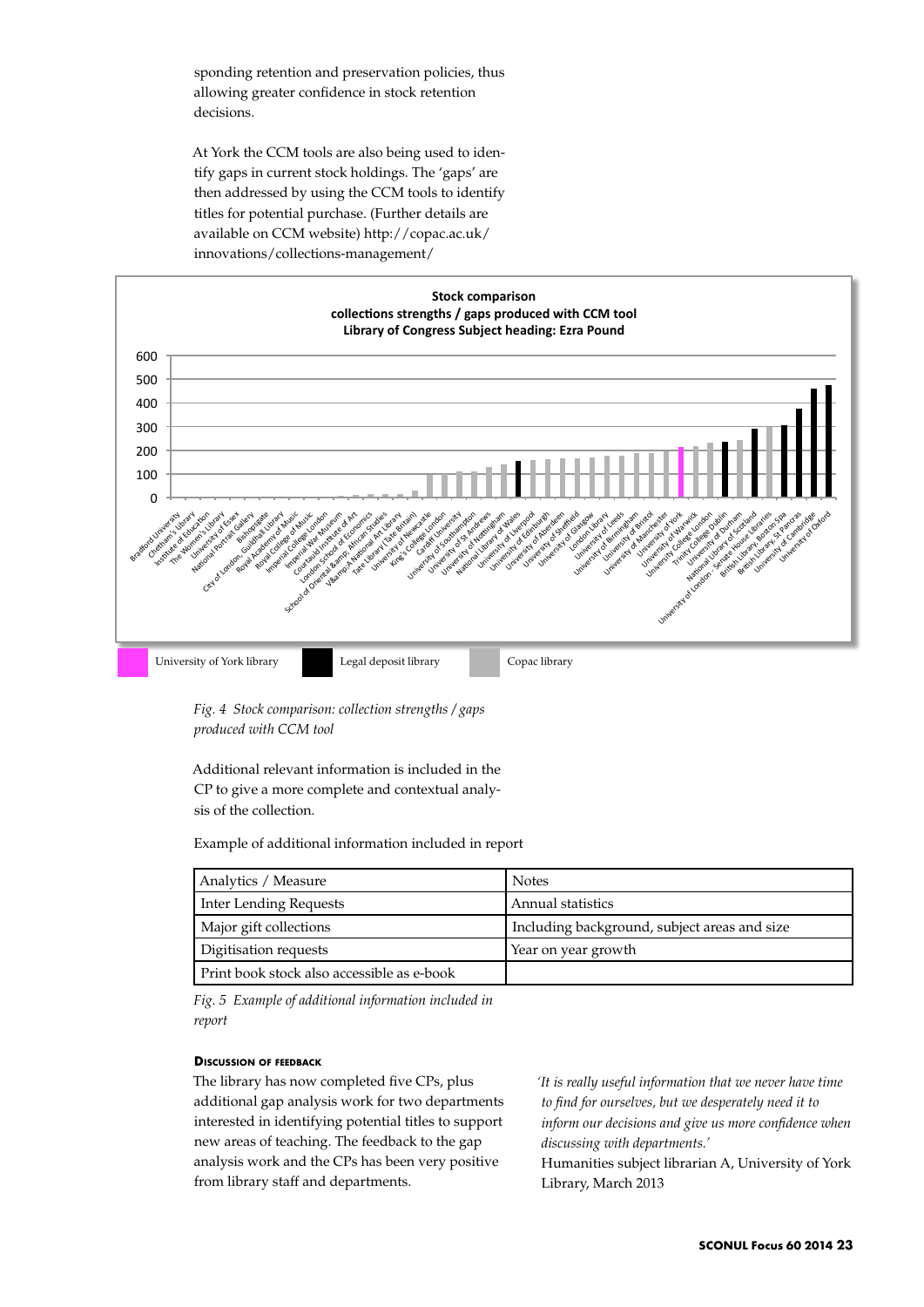*' [The Dept]) were very interested in the Collection Profile and wondered if it might be possible to produce a report of all books purchased in 2011 and not borrowed by 2013 … just so they can try to improve their selection of books?'*

Humanities subject librarian B, University of York Library, June 2013

*'… saw your WONDERFUL PowerPoint for the department which was just forwarded to all staff. I have never seen anything half so good or informative from the library. Would you be available for a short one-t- one?'*

Humanities academic A, University of York, November 2013

Some of the information presented in the CP may have already been available to staff within the library. But its presentation in a clear, contextual and comparative framework has now been more readily understood. As a result, it engages library staff, who can then interpret and present the data in the most effective manner. The profile has proved to be a prompt to both library staff and academics to evaluate how hard the stock is working, and to stimulate ideas relating to library analytics.

Collection Profiles can also fulfil the additional role as a contributor to a 'knowledge base' for a specific subject area. Although the tools don't help in themselves, keeping collection management information year on year does and additional factors (e.g. when a new department opened; stock becoming less accessible through use of an offsite store) can be noted. By using the CP as a 'log' or the 'memory' of the subject collection, information that could easily lost or forgotten over time can be retained, giving context and understanding to the history of the collection.

CPs also help newly appointed subject librarians and academic library representatives by acting as a starting point from which to explore the collection resources.

However, it must be realised that the CP is primarily designed to indicate trends and give context to stock use, rather than to focus on fine detail.

#### **Refinements**

As all library professionals are aware, the escalation in e-resource spend and use has an impact on print resources. It is essential to assess e-usage data to provide context for patterns of print purchasing and use. In York, we face the same

challenges as colleagues elsewhere for the successful assessment of e-usage impact and value, and have made first steps in this direction, but there is much to address yet. This is a priority area that we need to explore more thoroughly. As a member of the LAMP (Library Analytics and Metrics Project) Community Advisory Group, we anticipate that there will be outcomes of the LAMP project that can inform future development of Collection Profiles.

The University of York Library is an early adopter of Alma, the library management system being developed by Ex Libris, and York staff are currently exploring the potential of Analytics to feed into future CP and collection management projects.

### **Collection Profiles and strategic drivers**

The CP work contributes towards shaping the strategic focus of library activities at York in the short to medium term.

#### *The profiles can*

*help to improve and enhance the student experience by*

- • identifying and providing access to appropriate resources for users
- improving our understanding of the collections
- strengthening collections
- • safe-guarding long-term access to niche or specialist items / collections
- reducing print collections, enabling costeffective space management and the freeing of space for flexible research and collaborative space in the library and for resources that are still available only in physical form
- allowing real savings in both staff time and effort, which can be invested in alternative areas

#### *support research excellence by*

- • ensuring the retention of the 'last copy' nationally
- ensuring national research collection is maintained
- providing the opportunity to identify and develop unique and distinctive collections (potential to promote to prospective students and researchers)